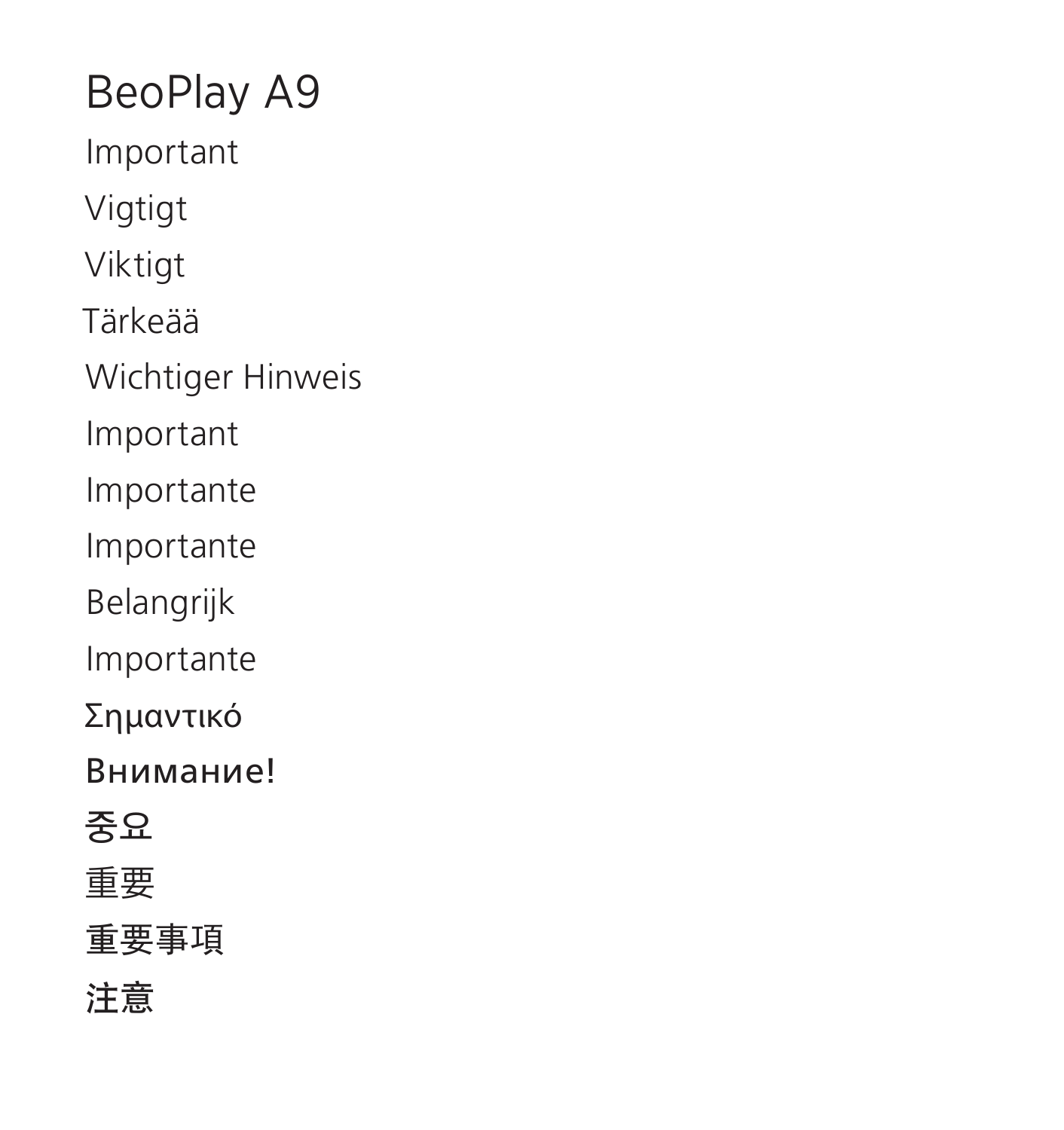For additional information, see: Se yderligere oplysninger på: Mer information finns på: Lisätietoja saat seuraavista osoitteista: Für weitere Informationen, siehe: Pour plus d'informations, visitez: Si desea obtener más información, visite el sitio web: Per ulteriori informazioni, vedere: Voor meer informatie, zie: Para obter mais informações, consulte: Για περισσότερες πληροφορίες, δείτε: Дополнительную информацию см. по адресу: 詳細資訊,請參閱: 詳細については、次をご覧ください: 자세한 내용은 다음을 참조하십시오. 如需了解更多详情 ,请参见:

*www.bang-olufsen.com/guides/important\_information* 

- 
- *•English English •*简体中文 *Simplified Chinese*
- *•*繁體中文 *Traditional Chinese*
- *WEEE*



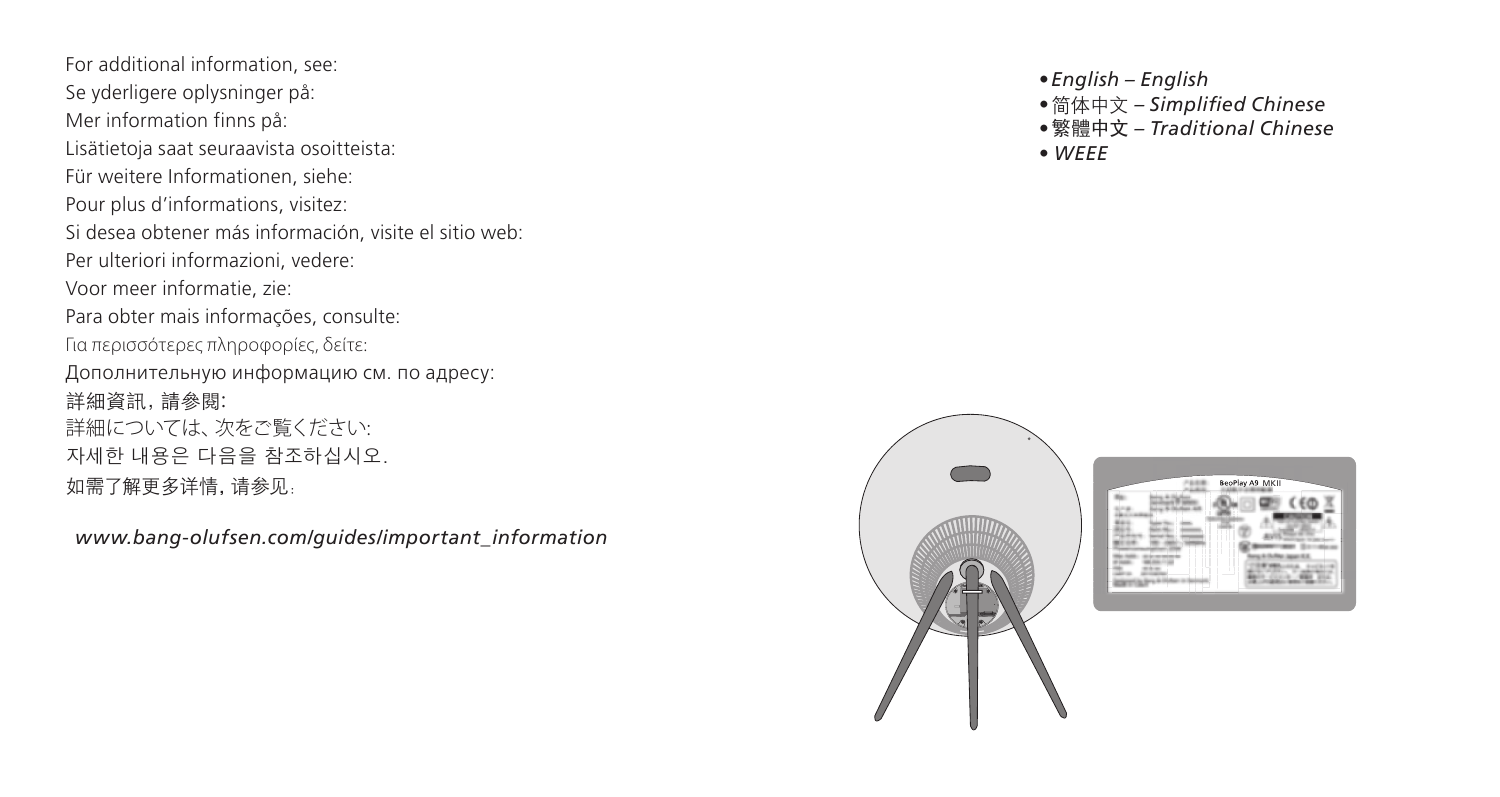### Important safety instructions

- 1) Read these instructions.
- 2) Keep these instructions.
- 3) Heed all warnings.
- 4) Follow all instructions.
- 5) Do not use this apparatus near water.
- 6) Clean only with dry cloth.
- 7) Do not block any ventilation openings. Install in accordance with the manufacturer's instructions.
- 8) Do not install near any heat sources such as radiators, heat registers, stoves, or other apparatus (including amplifiers) that produce heat.
- 9) Do not defeat the safety purpose of the polarized or grounding-type plug. A polarized plug has two blades with one wider than the other. A grounding type plug has two blades and a third grounding prong. The wide blade or the third prong are provided for your safety. If the provided plug does not fit into your outlet, consult an electrician for replacement of the obsolete outlet. 10) Protect the power cord from being walked on or pinched particularly at plugs, convenience receptacles, and the point where they exit from the apparatus.

11) Only use attachments/accessories specified by the manufacturer.



12) Use only with the cart, stand, tripod, bracket, or table specified by the manufacturer, or sold with the apparatus. When a cart is used, use caution when moving the cart/ apparatus combination to avoid injury from tip-over. 13) Unplug this apparatus during lightning storms or when unused for long periods of time. 14) Refer all servicing to qualified service personnel.

Servicing is required when the apparatus has been damaged in any way, such as power-supply cord or plug is damaged, liquid has been spilled or objects have fallen into the apparatus, the apparatus has been exposed to rain or moisture, does not operate normally, or has been dropped.

English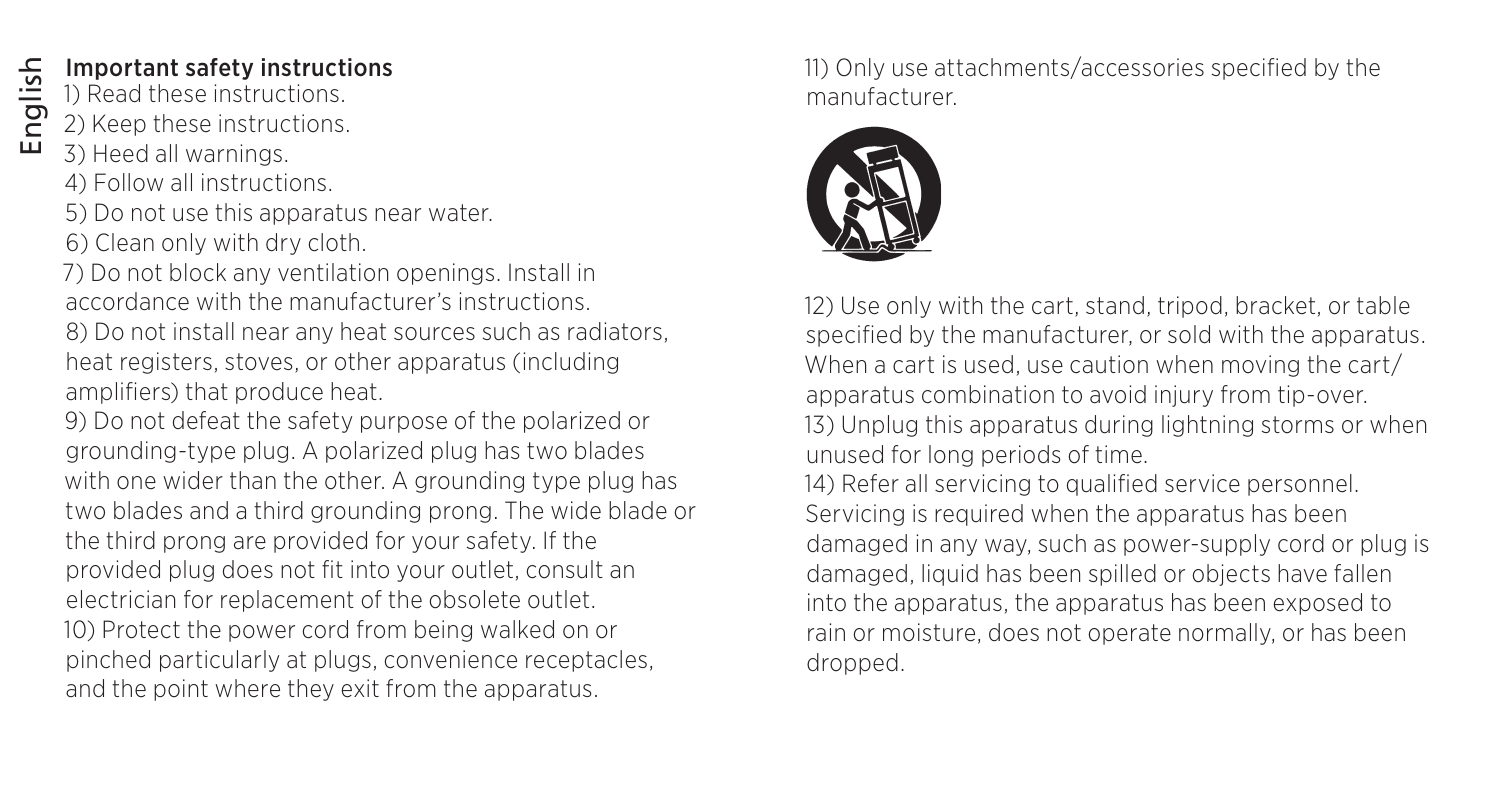WARNING: To reduce the risk of fire or electric shock, do not expose this appliance to rain or moisture. Do not expose this equipment to dripping or splashing and ensure that no objects filled with liquids, such as vases. are placed on the equipment.



The lightning flash with arrowhead symbol within an equilateral triangle, is intended to alert the user to the presence of uninsulated "dangerous voltage" within the product's enclosure that may be of sufficient magnitude to constitute a risk of electric shock to persons.



The exclamation point within an equilateral triangle is intended to alert the user to the presence of important operating and maintenance (servicing) instructions in the literature accompanying the product.

The product can only be switched off completely by disconnecting it from the mains socket. The mains socket must always be accessible.

No naked flame sources, such as lighted candles should be placed on the product.

Follow instructions to ensure correct and safe installation and interconnection of equipment in multimedia systems.

Make sure the cable connection between the product and the router does not exit the building to avoid contact with high voltage.

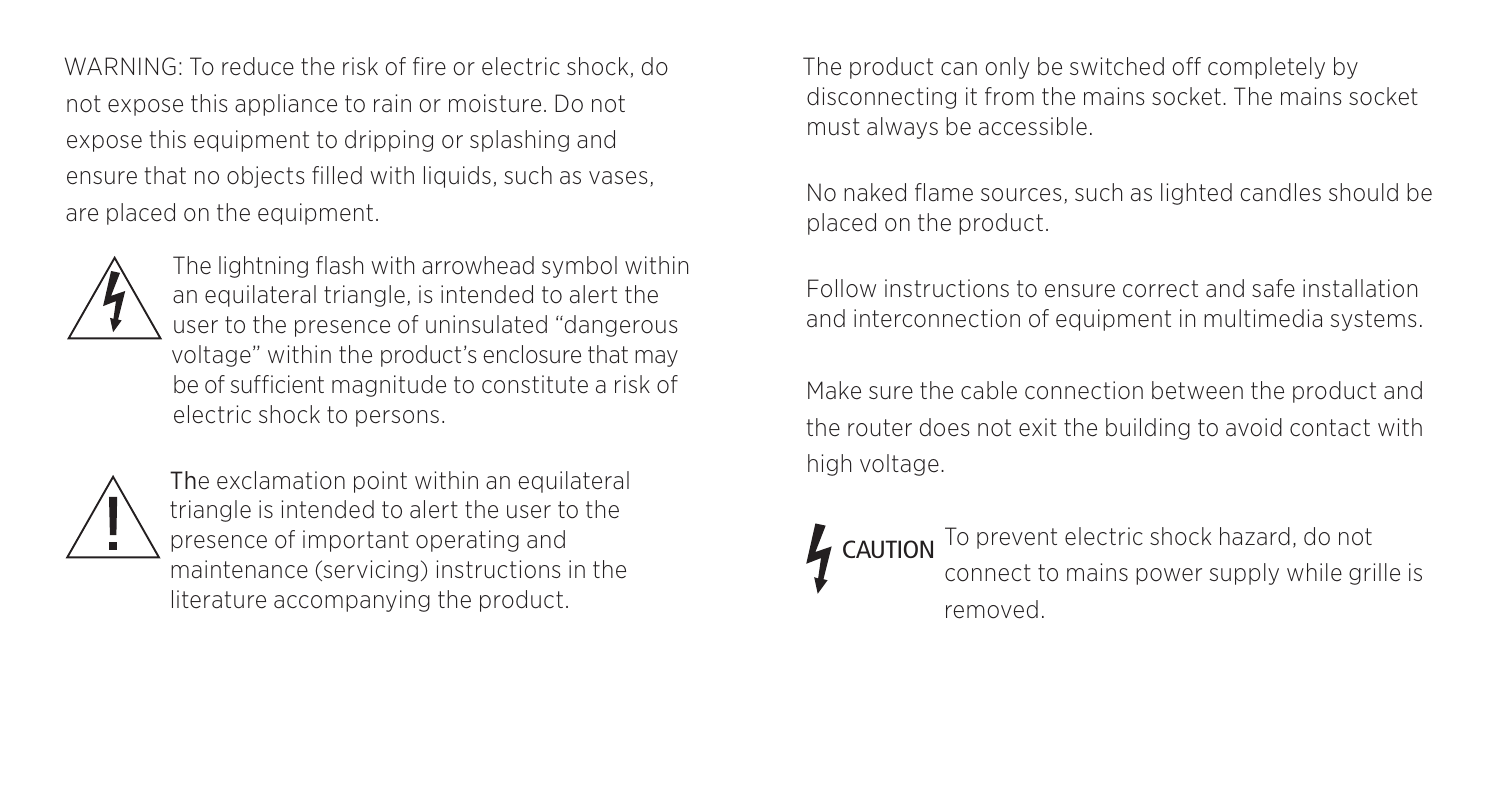简体中文



## 仅适用于海拔 2000m以下地区安全使用。

仅适用于非热带气候条件下安全使用。 。<br>如果在热带地区使用, 房间内必须有空调。  $\mathbb K$ 市地区民用,历回内公次月王坰。 BeoPlay A9



#### 电子信息产品污染控制管理方法  $\mathbf{E} \mathbf{P}$ uting: $\mathbf{P} \mathbf{P}$

| J - I- 3ベ IP - V l失 ホ IT I ' 乂 土 l乂 /TJ 。 |       |          |                         |   |         |          |                            |
|-------------------------------------------|-------|----------|-------------------------|---|---------|----------|----------------------------|
| !:带地区使用, 房间内必须有空调。                        |       | 有毒有害物或元素 |                         |   |         |          |                            |
|                                           | 部件名称: | 铅        | 汞<br>(Pb)   (Hq)   (Cd) | 镉 | (Cr[V]] | (PBB)    | 铬[六价] 多溴联苯 多溴二苯醚<br>(PBDE) |
|                                           | 印刷电路板 | ×        | o                       |   | 0       | o        | Ω                          |
|                                           | 扬声器   | ×        | o                       |   | 0       | $\Omega$ | Ω                          |
|                                           | 箱体    | ×        | 0                       |   | 0       | 0        | Ω                          |

图表符号

- o 表示有毒有害物在部件所有材料中的含量均在 ST/T 11363– 2006 MCV 准定的限量要求以下。
- × 表示有毒有害物至少在部件的某一材料中的含量超出 SJ/T 11363-2006 准定的限量要求。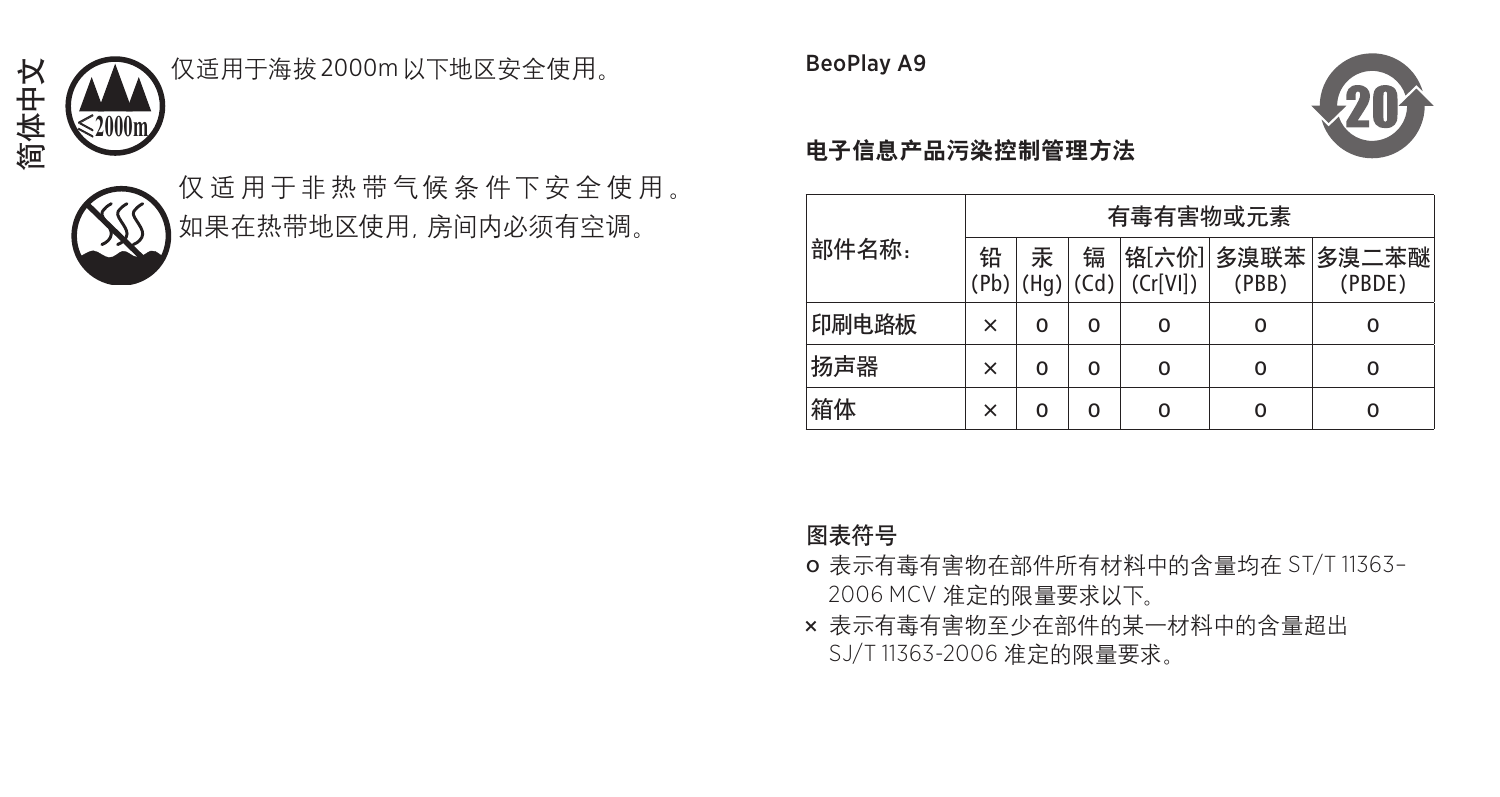# 以下規範供臺灣市場使用… 繁體中文

| 額定值  | 100 VAC/60 HZ                                 |  |  |  |
|------|-----------------------------------------------|--|--|--|
| 耗電功率 | 22 W/ 110V/60 Hz                              |  |  |  |
|      | 待機: 0.3 W                                     |  |  |  |
|      | 網路待機 (LAN) 2.1 W                              |  |  |  |
|      | 網路待機 (WLAN) 3.1 W                             |  |  |  |
| 尺寸   | 70.1 x 90.8 x 41.1 cm (含腳架)                   |  |  |  |
|      | 70.1 X 21.3 cm (壁掛)                           |  |  |  |
|      | 14.7 kg                                       |  |  |  |
| 顏色   | 百鱼、銀色、紅色、綠色、棕色、黑色                             |  |  |  |
| 區域網路 | 10/100 Mbps                                   |  |  |  |
| 無線技術 | WLAN IEEE 802.11 b/g, a, n. 2.4GHz and 5GHz,  |  |  |  |
|      | Max 20 dBm                                    |  |  |  |
|      | Bluetooth 4.0 and classic 2.1 plus EDR, BT LE |  |  |  |
|      | Max 4 dBm. BT classic max 10dBm               |  |  |  |
|      |                                               |  |  |  |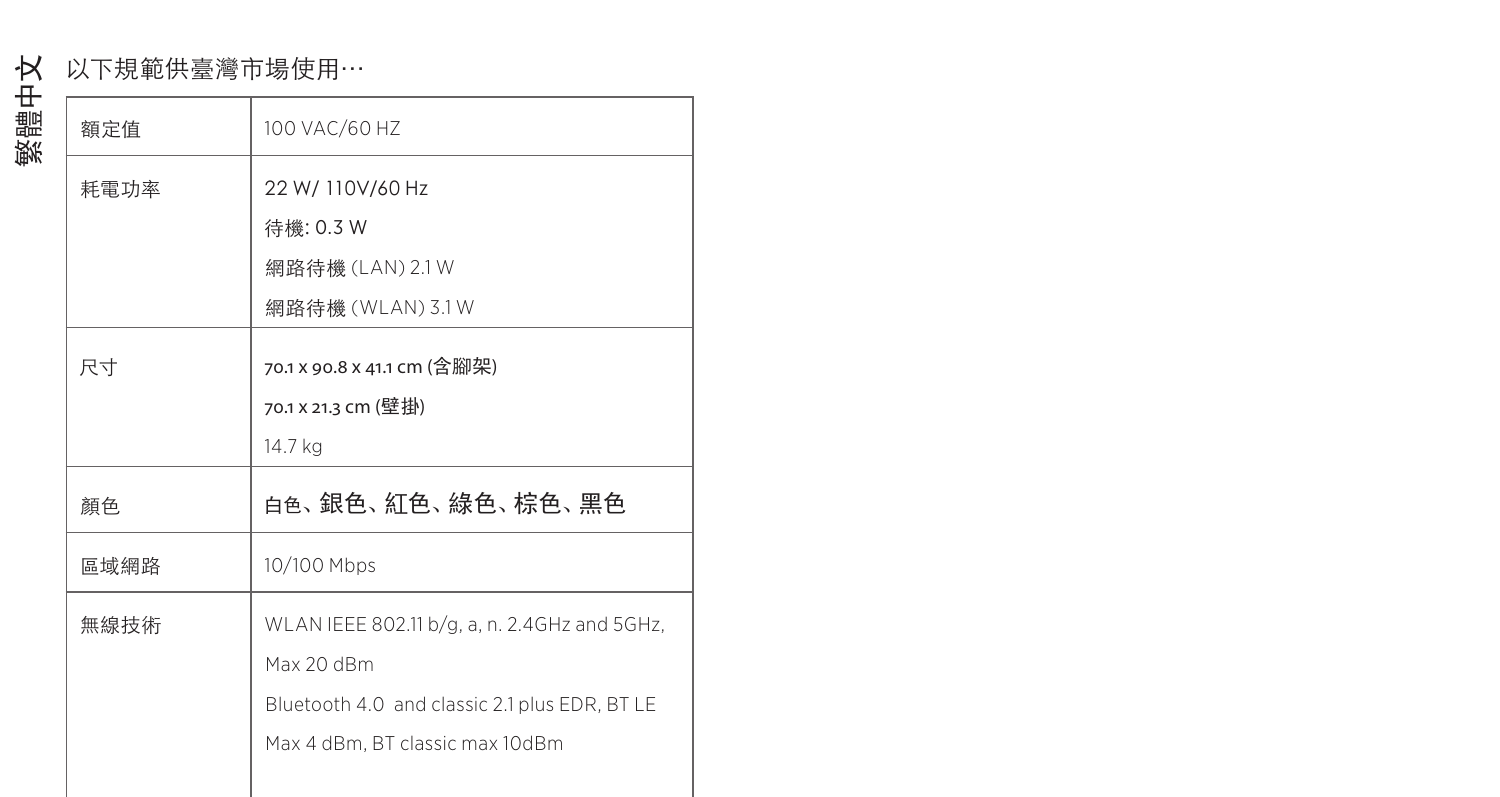#### English



Electrical and electronic equipment, parts and batteries marked with this symbol must not be disposed of with normal household wastage, it must be collected and disposed of separately to protect the environment.

Your Bang & Olufsen retailer will advise you of the correct way of disposal in your country.

#### Dansk *(Danish)*



Elektrisk og elektronisk udstyr, reservedele og batterier, der er mærket med dette symbol, må ikke bortskaffes sammen med almindeligt husholdningsaffald. Det skal indsamles og bortskaffes separat for at beskytte miljøet.

Din Bang & Olufsen forhandler kan rådgive dig om den korrekte bortskaffelsesmetode i dit land.

#### Deutsch *(German)*



Mit diesem Symbol gekennzeichnete elektrische und elektronische Geräte, Bauteile und Batterien dürfen nicht in den normalen Haushaltsmüll gegeben, sondern müssen zum Schutz der Umwelt sämtlich getrennt eingesammelt und entsorgt werden.

Ihr Bang & Olufsen Fachhändler berät Sie bei der sachgerechten Entsorgung in Ihrem Land.

#### Français *(French)*



Il n'est pas permis de jeter les équipements, les pièces électriques et électroniques et les ménagères ; ces équipements doivent être collectés et mis au rebut séparément afin de préserver l'environnement.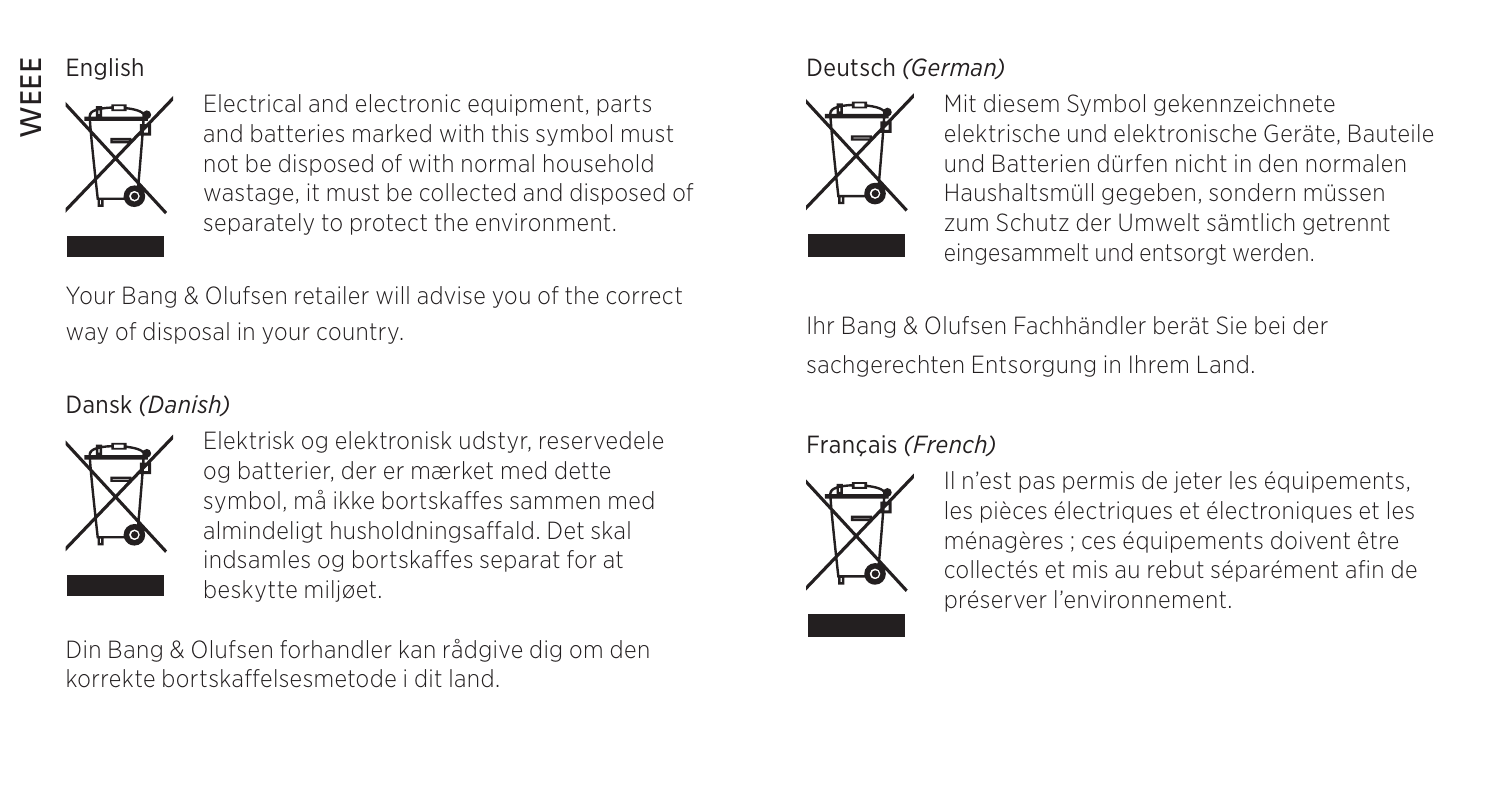Votre revendeur Bang & Olufsen se fera un plaisir de vous conseiller sur la procédure correcte de mise au rebut dans votre pays.

#### Español *(Spanish)*



Los equipos, piezas y baterías de tipo eléctrico y electrónico marcados con este símbolo no deben eliminarse junto con los residuos domésticos habituales; en su lugar, deben ser recogidos y eliminados de forma independiente para proteger el medioambiente.

Su distribuidor de Bang & Olufsen le asesorará acerca de los pasos a seguir en su país para realizar la eliminación de forma correcta.

Italiano *(Italian)*



Apparecchiature elettriche ed elettroniche, parti e batterie, contrassegnate con questo simbolo non devono essere smaltite con i normali rifiuti domestici, ma devono essere raccolte e smaltite separatamente per proteggere l'ambiente.

Per informazioni sulla procedura di smaltimento corretta per il proprio Paese, rivolgersi a un rivenditore Bang & Olufsen.

 $\epsilon$